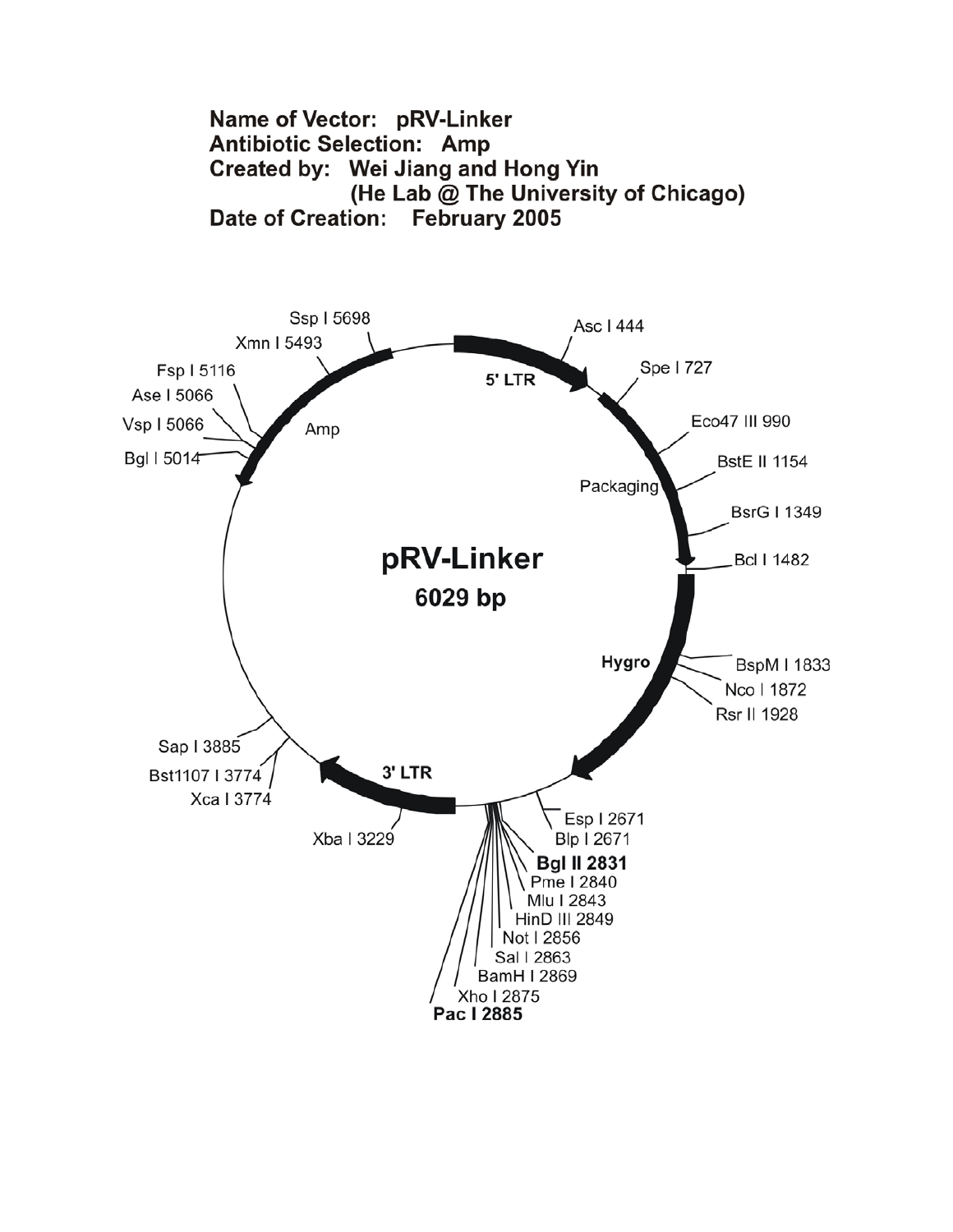## **pRV-Linker Full-length Sequence (Derived from pLHCX)**

| TTTGAAAGAC CCCACCCGTA GGTGGCAAGC TAGCTTAAGT AACGCCACTT TGCAAGGCAT GGAAAAATAC |  |  |                                                                                    |  |
|------------------------------------------------------------------------------|--|--|------------------------------------------------------------------------------------|--|
| ATAACTGAGA ATAGAAAAGT TCAGATCAAG GTCAGGAACA AAGAAACAGC TGAATACCAA ACAGGATATC |  |  |                                                                                    |  |
| TGTGGTAAGC GGTTCCTGCC CCGGCTCAGG GCCAAGAACA GATGAGACAG CTGAGTGATG GGCCAAACAG |  |  |                                                                                    |  |
| GATATCTGTG GTAAGCAGTT CCTGCCCCGG CTCGGGGCCA AGAACAGATG GTCCCCAGAT GCGGTCCAGC |  |  |                                                                                    |  |
| CCTCAGCAGT TTCTAGTGAA TCATCAGATG TTTCCAGGGT GCCCCAAGGA CCTGAAAATG ACCCTGTACC |  |  |                                                                                    |  |
| TTATTTGAAC TAACCAATCA GTTCGCTTCT CGCTTCTGTT CGCGCGCTTC CGCTCTCCGA GCTCAATAAA |  |  |                                                                                    |  |
| AGAGCCCACA ACCCCTCACT CGGCGCGCCA GTCTTCCGAT AGACTGCGTC GCCCGGGTAC CCGTATTCCC |  |  |                                                                                    |  |
| AATAAAGCCT CTTGCTGTTT GCATCCGAAT CGTGGTCTCG CTGTTCCTTG GGAGGGTCTC CTCTGAGTGA |  |  |                                                                                    |  |
| TTGACTACCC ACGACGGGGG TCTTTCATTT GGGGGCTCGT CCGGGATTTG GAGACCCCTG CCCAGGGACC |  |  |                                                                                    |  |
| ACCGACCCAC CACCGGGAGG TAAGCTGGCC AGCAACTTAT CTGTGTCTGT CCGATTGTCT AGTGTCTATG |  |  |                                                                                    |  |
| TTTGATGTTA TGCGCCTGCG TCTGTACTAG TTAGCTAACT AGCTCTGTAT CTGGCGGACC CGTGGTGGAA |  |  |                                                                                    |  |
| CTGACGAGTT CTGAACACCC GGCCGCAACC CTGGGAGACG TCCCAGGGAC TTTGGGGGCC GTTTTTGTGG |  |  |                                                                                    |  |
| CCCGACCTGA GGAAGGGAGT CGATGTGGAA TCCGACCCCG TCAGGATATG TGGTTCTGGT AGGAGACGAG |  |  |                                                                                    |  |
| AACCTAAAAC AGTTCCCGCC TCCGTCTGAA TTTTTGCTTT CGGTTTGGAA CCGAAGCCGC GCGTCTTGTC |  |  |                                                                                    |  |
| TGCTGCAGCG CTGCAGCATC GTTCTGTGTT GTCTCTGTCT GACTGTGTTT CTGTATTTGT CTGAAAATTA |  |  |                                                                                    |  |
| GGGCCAGACT GTTACCACTC CCTTAAGTTT GACCTTAGGT CACTGGAAAG ATGTCGAGCG GATCGCTCAC |  |  |                                                                                    |  |
|                                                                              |  |  |                                                                                    |  |
| TCGGATGGCC GCGAGACGGC ACCTTTAACC GAGACCTCAT CACCCAGGTT AAGATCAAGG TCTTTTCACC |  |  |                                                                                    |  |
| TGGCCCGCAT GGACACCCAG ACCAGGTCCC CTACATCGTG ACCTGGGAAG CCTTGGCTTT TGACCCCCCT |  |  |                                                                                    |  |
| CCCTGGGTCA AGCCCTTTGT ACACCCTAAG CCTCCGCCTC CTCTTCCTCC ATCCGCCCCG TCTCTCCCCC |  |  |                                                                                    |  |
| TTGAACCTCC TCGTTCGACC CCGCCTCGAT CCTCCCTTTA TCCAGCCCTC ACTCCTTCTC TAGGCGCCGG |  |  |                                                                                    |  |
| AATTCCGATC TGATCAGCTT GCCACAACCC GTACCAAAGA TGGATAGATC CGGAAAGCCT GAACTCACCG |  |  |                                                                                    |  |
| CGACGTCTGT CGAGAAGTTT CTGATCGAAA AGTTCGACAG CGTCTCCGAC CTGATGCAGC TCTCGGAGGG |  |  |                                                                                    |  |
| CGAAGAATCT CGTGCTTTCA GCTTCGATGT AGGAGGGCGT GGATATGTCC TGCGGGTAAA TAGCTGCGCC |  |  |                                                                                    |  |
| GATGGTTTCT ACAAAGATCG TTATGTTTAT CGGCACTTTG CATCGGCCGC GCTCCCGATT CCGGAAGTGC |  |  |                                                                                    |  |
| TTGACATTGG GGAATTCAGC GAGAGCCTGA CCTATTGCAT CTCCCGCCGT GCACAGGGTG TCACGTTGCA |  |  |                                                                                    |  |
| AGACCTGCCT GAAACCGAAC TGCCCGCTGT TCTGCAGCCG GTCGCGGAGG CCATGGATGC GATCGCTGCG |  |  |                                                                                    |  |
| GCCGATCTTA GCCAGACGAG CGGGTTCGGC CCATTCGGAC CGCAAGGAAT CGGTCAATAC ACTACATGGC |  |  |                                                                                    |  |
| GTGATTTCAT ATGCGCGATT GCTGATCCCC ATGTGTATCA CTGGCAAACT GTGATGGACG ACACCGTCAG |  |  |                                                                                    |  |
| TGCGTCCGTC GCGCAGGCTC TCGATGAGCT GATGCTTTGG GCCGAGGACT GCCCCGAAGT CCGGCACCTC |  |  |                                                                                    |  |
| GTGCACGCGG ATTTCGGCTC CAACAATGTC CTGACGGACA ATGGCCGCAT AACAGCGGTC ATTGACTGGA |  |  |                                                                                    |  |
| GCGAGGCGAT GTTCGGGGAT TCCCAATACG AGGTCGCCAA CATCTTCTTC TGGAGGCCGT GGTTGGCTTG |  |  |                                                                                    |  |
| TATGGAGCAG CAGACGCGCT ACTTCGAGCG GAGGCATCCG GAGCTTGCAG GATCGCCGCG GCTCCGGGCG |  |  |                                                                                    |  |
| TATATGCTCC GCATTGGTCT TGACCAACTC TATCAGAGCT TGGTTGACGG CAATTTCGAT GATGCAGCTT |  |  |                                                                                    |  |
| GGGCGCAGGG TCGATGCGAC GCAATCGTCC GATCCGGAGC CGGGACTGTC GGGCGTACAC AAATCGCCCG |  |  |                                                                                    |  |
| CAGAAGCGCG GCCGTCTGGA CCGATGGCTG TGTAGAAGTA CTCGCCGATA GTGGAAACCG ACGCCCCAGC |  |  |                                                                                    |  |
| ACTCGTCCGA GGGCAAAGGA ATAGAGTAGA TGCCGACCGA ACAAGAGCTG ATTTCGAGAA CGCCTCAGCC |  |  |                                                                                    |  |
| AGCAACTCGC GCGAGCCTAG CAAGGCAAAT GCGAGAGAAC GGCCTTACGC TTGGTGGCAC AGTTCTCGTC |  |  |                                                                                    |  |
| CACAGTTCGC TAAGCTCGCT CGGCTGGGTC GCGGGAGGGC CGGTCGCAGT GATTCAGGCC CTTCTGGATT |  |  |                                                                                    |  |
| GTGTTGGTCC CCAGGGCACG ATTGTCATGC CCACGCACTC GGGTGATCTG ACTGATCCCG CAGATTGGAG |  |  |                                                                                    |  |
|                                                                              |  |  | ATCGCCGCCC GTGCCTGCCG ATTGGGTGCagatctg ttt aaa cgc gta agc ttg cgg ccg cgt cga cgg |  |
|                                                                              |  |  | atc cct cga gtt aat taa cgATAAAATA AAAGATTTTA TTTAGTCTCC AGAAAAAGGG GGGAATGAAA     |  |
| GACCCCACCT GTAGGTTTGG CAAGCTAGCT TAAGTAACGC CATTTTGCAA GGCATGGAAA AATACATAAC |  |  |                                                                                    |  |
| TGAGAATAGA GAAGTTCAGA TCAAGGTCAG GAACAGATGG AACAGCTGAA TATGGGCCAA ACAGGATATC |  |  |                                                                                    |  |
| TGTGGTAAGC AGTTCCTGCC CCGGCTCAGG GCCAAGAACA GATGGAACAG CTGAATATGG GCCAAACAGG |  |  |                                                                                    |  |
| ATATCTGTGG TAAGCAGTTC CTGCCCCGGC TCAGGGCCAA GAACAGATGG TCCCCAGATG CGGTCCAGCC |  |  |                                                                                    |  |
| CTCAGCAGTT TCTAGAGAAC CATCAGATGT TTCCAGGGTG CCCCAAGGAC CTGAAATGAC CCTGTGCCTT |  |  |                                                                                    |  |
| ATTTGAACTA ACCAATCAGT TCGCTTCTCG CTTCTGTTCG CGCGCTTCTG CTCCCCGAGC TCAATAAAAG |  |  |                                                                                    |  |
| AGCCCACAAC CCCTCACTCG GGGCGCCAGT CCTCCGATTG ACTGAGTCGC CCGGGTACCC GTGTATCCAA |  |  |                                                                                    |  |
| TAAACCCTCT TGCAGTTGCA TCCGACTTGT GGTCTCGCTG TTCCTTGGGA GGGTCTCCTC TGAGTGATTG |  |  |                                                                                    |  |
| ACTACCCGTC AGCGGGGGTC TTTCATTTGG GGGCTCGTCC GGGATCGGGA GACCCCTGCC CAGGGACCAC |  |  |                                                                                    |  |
| CGACCCACCA CCGGGAGGTA AGCTGGCTGC CTCGCGCGTT TCGGTGATGA CGGTGAAAAC CTCTGACACA |  |  |                                                                                    |  |
| TGCAGCTCCC GGAGACGGTC ACAGCTTGTC TGTAAGCGGA TGCCGGGAGC AGACAAGCCC GTCAGGGCGC |  |  |                                                                                    |  |
| GTCAGCGGGT GTTGGCGGGT GTCGGGGCGC AGCCATGACC CAGTCACGTA GCGATAGCGG AGTGTATACT |  |  |                                                                                    |  |
| GGCTTAACTA TGCGGCATCA GAGCAGATTG TACTGAGAGT GCACCATATG CGGTGTGAAA TACCGCACAG |  |  |                                                                                    |  |
| ATGCGTAAGG AGAAAATACC GCATCAGGCG CTCTTCCGCT TCCTCGCTCA CTGACTCGCT GCGCTCGGTC |  |  |                                                                                    |  |
| GTTCGGCTGC GGCGAGCGGT ATCAGCTCAC TCAAAGGCGG TAATACGGTT ATCCACAGAA TCAGGGGATA |  |  |                                                                                    |  |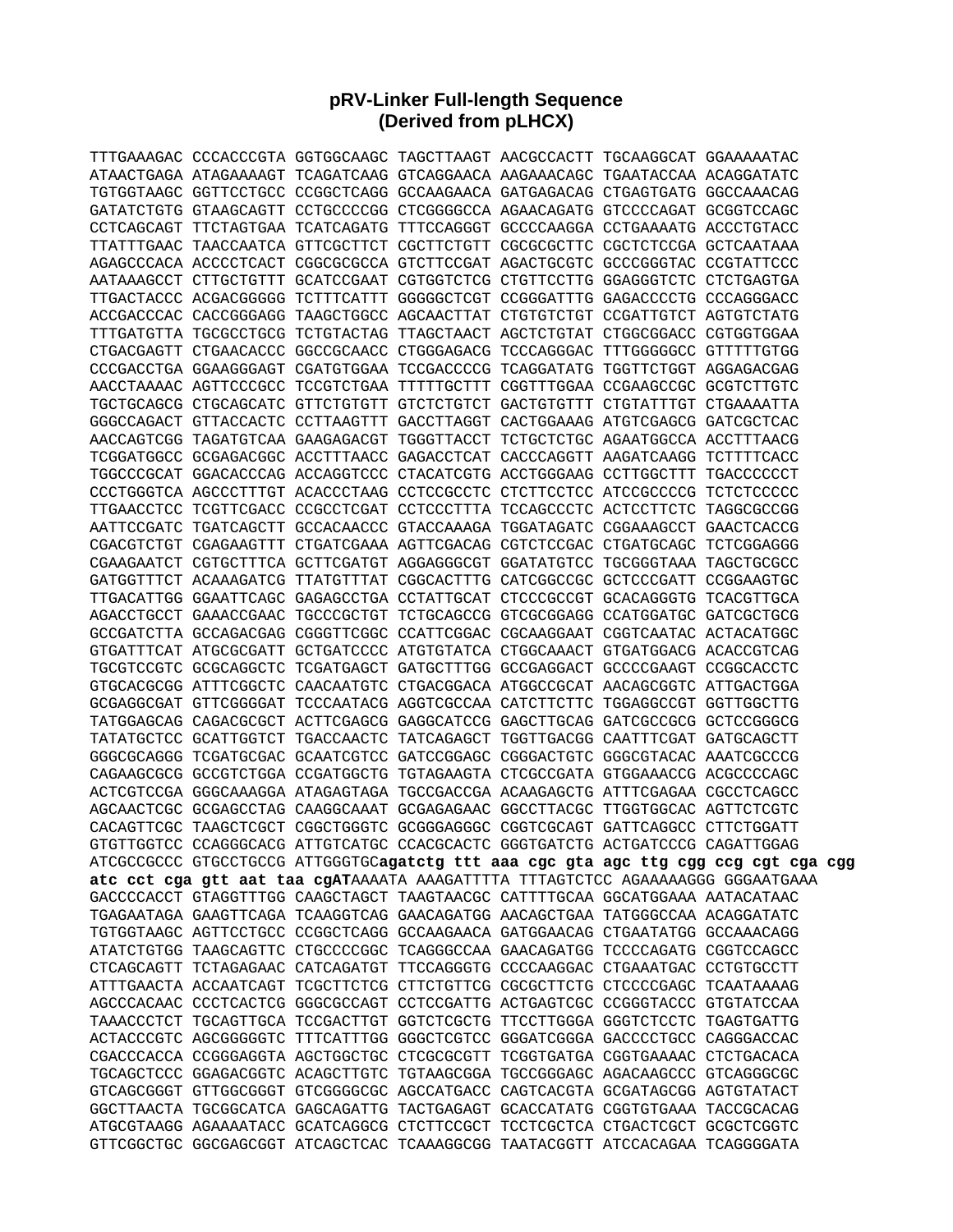|                       |                                  |                                             | ACGCAGGAAA GAACATGTGA GCAAAAGGCC AGCAAAAGGC CAGGAACCGT AAAAAGGCCG            |                                             |                       | CGTTGCTGGC |
|-----------------------|----------------------------------|---------------------------------------------|------------------------------------------------------------------------------|---------------------------------------------|-----------------------|------------|
|                       |                                  |                                             | GTTTTTCCAT AGGCTCCGCC CCCCTGACGA GCATCACAAA AATCGACGCT CAAGTCAGAG GTGGCGAAAC |                                             |                       |            |
| CCGACAGGAC            | TATAAAGATA CCAGGCGTTT            |                                             |                                                                              | CCCCCTGGAA GCTCCCTCGT GCGCTCTCCT            |                       | GTTCCGACCC |
| TGCCGCTTAC            |                                  | CGGATACCTG TCCGCCTTTC                       |                                                                              | TCCCTTCGGG AAGCGTGGCG CTTTCTCATA GCTCACGCTG |                       |            |
|                       |                                  | TAGGTATCTC AGTTCGGTGT AGGTCGTTCG            |                                                                              | CTCCAAGCTG GGCTGTGTGC ACGAACCCCC            |                       | CGTTCAGCCC |
|                       |                                  | GACCGCTGCG CCTTATCCGG TAACTATCGT            |                                                                              | CTTGAGTCCA ACCCGGTAAG ACACGACTTA TCGCCACTGG |                       |            |
|                       |                                  |                                             | CAGCAGCCAC TGGTAACAGG ATTAGCAGAG CGAGGTATGT AGGCGGTGCT ACAGAGTTCT            |                                             |                       | TGAAGTGGTG |
| GCCTAACTAC            |                                  |                                             | GGCTACACTA GAAGGACAGT ATTTGGTATC TGCGCTCTGC TGAAGCCAGT                       |                                             |                       | TACCTTCGGA |
|                       |                                  |                                             | AAAAGAGTTG GTAGCTCTTG ATCCGGCAAA CAAACCACCG CTGGTAGCGG                       |                                             | TGGTTTTTTTTT          | GTTTGCAAGC |
| AGCAGATTAC            |                                  |                                             | GCGCAGAAAA AAAGGATCTC AAGAAGATCC TTTGATCTTT                                  |                                             | TCTACGGGGT            | CTGACGCTCA |
|                       | GTGGAACGAA AACTCACGTT AAGGGATTTT |                                             |                                                                              | GGTCATGAGA TTATCAAAAA GGATCTTCAC            |                       | CTAGATCCTT |
|                       |                                  | TTAAATTAAA AATGAAGTTT TAAATCAATC            |                                                                              | TAAAGTATAT ATGAGTAAAC TTGGTCTGAC AGTTACCAAT |                       |            |
|                       |                                  | GCTTAATCAG TGAGGCACCT ATCTCAGCGA TCTGTCTATT |                                                                              | TCGTTCATCC ATAGTTGCCT GACTCCCCGT            |                       |            |
|                       | CGTGTAGATA ACTACGATAC            |                                             | GGGAGGGCTT ACCATCTGGC CCCAGTGCTG CAATGATACC                                  |                                             |                       | GCGAGACCCA |
| CGCTCACCGG            | CTCCAGATTT                       |                                             | ATCAGCAATA AACCAGCCAG CCGGAAGGGC                                             |                                             | CGAGCGCAGA AGTGGTCCTG |            |
| CAACTTTATC            |                                  |                                             | CGCCTCCATC CAGTCTATTA ATTGTTGCCG GGAAGCTAGA GTAAGTAGTT                       |                                             |                       | CGCCAGTTAA |
|                       |                                  |                                             | TAGTTTGCGC AACGTTGTTG CCATTGCTGC AGGCATCGTG GTGTCACGCT CGTCGTTTGG TATGGCTTCA |                                             |                       |            |
| TTCAGCTCCG            |                                  |                                             | GTTCCCAACG ATCAAGGCGA GTTACATGAT CCCCCATGTT GTGCAAAAAA GCGGTTAGCT            |                                             |                       |            |
| CCTTCGGTCC            | TCCGATCGTT                       |                                             | GTCAGAAGTA AGTTGGCCGC AGTGTTATCA CTCATGGTTA TGGCAGCACT                       |                                             |                       |            |
| GCATAATTCT            |                                  | CTTACTGTCA TGCCATCCGT AAGATGCTTT            |                                                                              | TCTGTGACTG GTGAGTACTC AACCAAGTCA            |                       |            |
| TTCTGAGAAT AGTGTATGCG |                                  |                                             | GCGACCGAGT TGCTCTTGCC CGGCGTCAAC ACGGGATAAT ACCGCGCCAC                       |                                             |                       |            |
| ATAGCAGAAC            |                                  |                                             | TTTAAAAGTG CTCATCATTG GAAAACGTTC TTCGGGGCGA AAACTCTCAA GGATCTTACC            |                                             |                       |            |
| GCTGTTGAGA            |                                  | TCCAGTTCGA TGTAACCCAC                       | TCGTGCACCC AACTGATCTT                                                        |                                             | CAGCATCTTT            | TACTTTCACC |
| AGCGTTTCTG            |                                  |                                             | GGTGAGCAAA AACAGGAAGG CAAAATGCCG CAAAAAAGGG AATAAGGGCG ACACGGAAAT            |                                             |                       |            |
| GTTGAATACT            | CATACTCTTC                       |                                             | CTTTTTCAAT ATTATTGAAG CATTTATCAG GGTTATTGTC                                  |                                             |                       | TCATGAGCGG |
| ATACATATTT            |                                  |                                             | GAATGTATTT AGAAAAATAA ACAAATAGGG GTTCCGCGCA CATTTCCCCG AAAAGTGCCA            |                                             |                       |            |
|                       |                                  |                                             | CCTGACGTCT AAGAAACCAT TATTATCATG ACATTAACCT ATAAAAATAG GCGTATCACG AGGCCCTTTC |                                             |                       |            |
|                       |                                  |                                             | GTCTTCAAGA ATTCATACCA GATCACCGAA AACTGTCCTC CAAATGTGTC CCCCTCACAC TCCCAAATTC |                                             |                       |            |
| GCGGGCTTCT            |                                  |                                             | GCCTCTTAGA CCACTCTACC CTATTCCCCA CACTCACCGG AGCCAAAGCC GCGGCCCTTC            |                                             |                       |            |
| CGTTTCTTTG CT         |                                  |                                             |                                                                              |                                             |                       |            |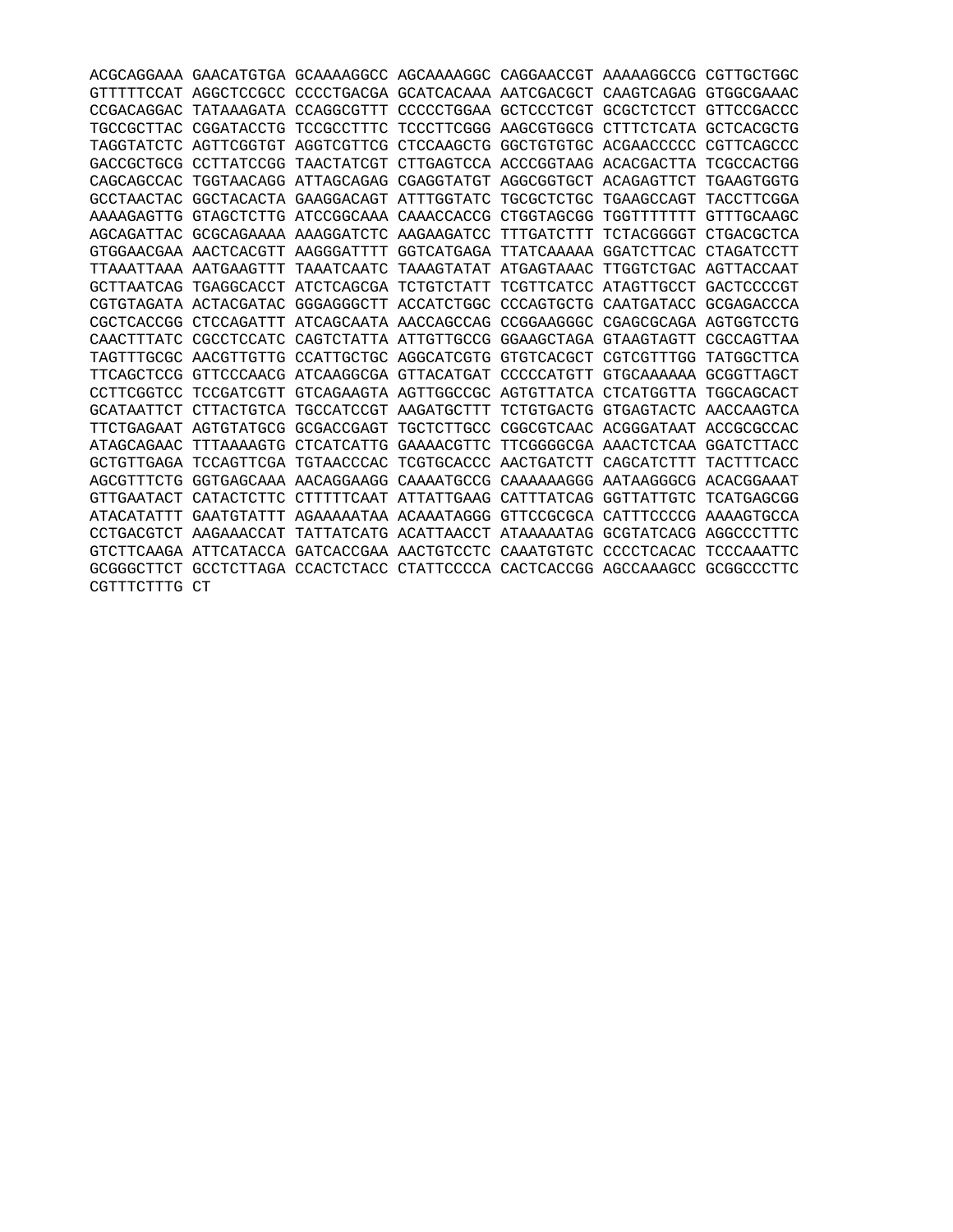| Unique enzymes in pRV-Linker:                   |                           |                 |                     |                    |                  | Bgl II<br>Blp I             | (1)<br>(1)  | 2831<br>2671 |              |              |              |
|-------------------------------------------------|---------------------------|-----------------|---------------------|--------------------|------------------|-----------------------------|-------------|--------------|--------------|--------------|--------------|
| Asc I<br>Spe I                                  | GG 'CGCG, CC<br>A`CTAG, T |                 | 444<br>727          |                    |                  | Bpm I<br>Bsa I              | (4)<br>(8)  | 2188<br>531  | 2242<br>552  | 2900<br>606  | 4964<br>1216 |
| Eco47 III                                       | AGC GCT                   |                 | 990                 |                    |                  |                             |             | 3465         | 3486         | 3541         | 4955         |
| BstE II<br>BsrG I                               | G`GTNAC, C<br>T`GTAC, A   |                 | 1154<br>1349        |                    |                  | BsaA I<br>BsaH I            | (1)<br>(7)  | 3755<br>809  | 1465         | 1544         | 2512         |
| Bcl I<br>BspM I                                 | T`GATC, A                 | ACCTGC 10/14    | 1482<br>1833        |                    |                  | BsaJ I                      | (35)        | 3381<br>160  | 5431<br>236  | 5813<br>315  | 325          |
| Nco I                                           | $C$ $CATG$ , $G$          |                 | 1872                |                    |                  |                             |             | 473          | 537          | 622          | 623          |
| Rsr II<br>Blp I                                 | CG`GWC, CG<br>GC `TNA, GC |                 | 1928<br>2671        |                    |                  |                             |             | 761<br>814   | 800<br>1234  | 801<br>1303  | 813<br>1312  |
| Esp I<br>Bgl II                                 | GC `TNA, GC<br>A`GATC, T  |                 | 2671<br>2831        |                    |                  |                             |             | 1332<br>2228 | 1333<br>2297 | 1872<br>2528 | 2073<br>2741 |
| Pme I<br>Mlu I                                  | CTTT AAAC<br>A`CGCG, T    |                 | 2840<br>2843        |                    |                  |                             |             | 2742<br>3261 | 3097<br>3408 | 3172<br>3471 | 3251<br>3557 |
| Bsg I                                           |                           | GTGCAG 22/20    | 2848                |                    |                  |                             |             | 3558         | 4161         | 6007         |              |
| HinD III<br>Not I                               | A`AGCT, T<br>GC `GGCC, GC |                 | 2849<br>2856        |                    |                  | BsaW I                      | (8)         | 1520<br>4207 | 1741<br>4354 | 2278<br>5185 | 2414<br>5994 |
| Sal I<br>BamH I                                 | G`TCGA, C<br>G`GATC, C    |                 | 2863<br>2869        |                    |                  | BseR I<br>Bsg I             | (4)<br>(1)  | 540<br>2848  | 1360         | 1399         | 3474         |
| PaeR7 I                                         | C`TCGA, G                 |                 | 2875                |                    |                  | BsiE I                      | (13)        | 794          | 1728         | 1863         | 1884<br>2705 |
| Xho I<br>Pac I                                  | C`TCGA, G<br>TTA, AT`TAA  |                 | 2875<br>2885        |                    |                  |                             |             | 1893<br>2859 | 2463<br>3917 | 2558<br>4341 | 5264         |
| Xba I<br>BsaA I                                 | T`CTAG, A<br>YAC GTR      |                 | 3229<br>3755        |                    |                  | BsiHKA I                    | (8)         | 5413<br>414  | 1804         | 2106         | 3349         |
| Bst1107 I<br>Xca I                              | GTA TAC<br>GTA TAC        |                 | 3774<br>3774        |                    |                  | BsmA I                      | (19)        | 3821<br>180  | 4319<br>530  | 5480<br>551  | 5565<br>607  |
| Sap I                                           |                           | GCTCTTC 8/11    | 3885<br>5014        |                    |                  |                             |             | 801<br>1199  | 899<br>1217  | 1016<br>1395 | 1140         |
| Bgl I<br>Ase I                                  | AT`TA, AT                 | GCCN, NNN 'NGGC | 5066                |                    |                  |                             |             | 2917         | 3464         | 3485         | 1587<br>3542 |
| Vsp I<br>Fsp I                                  | AT`TA, AT<br>TGC GCA      |                 | 5066<br>5116        |                    |                  | BsmB I                      | (7)         | 3645<br>800  | 4956<br>898  | 5730<br>1139 | 1198         |
| Xmn I<br>Ssp I                                  | AAT ATT                   | GAANN NNTTC     | 5493<br>5698        |                    |                  | BsmF I                      | (10)        | 1396<br>247  | 1588<br>640  | 3644<br>796  | 831          |
| Number of enzymes = 33                          |                           |                 |                     |                    |                  |                             |             | 1272<br>3575 | 2437<br>5911 | 2723         | 3183         |
| The following enzymes do not cut in pRV-Linker: |                           |                 |                     |                    |                  | BsoF I                      | (43)        | 794          | 968          | 984          | 987          |
| Age I                                           | Apa I                     |                 | Avr II              | BsaB I             | BsiC I           |                             |             | 992<br>1675  | 995<br>1728  | 1200<br>1856 | 1598<br>1887 |
| BsiW I<br>BstX I                                | Bsm I<br>Cla I            |                 | Bsp120 I<br>Eco72 I | Bsp1286 I<br>Fse I | Bst B T<br>Hpa I |                             |             | 1890<br>2300 | 2146<br>2376 | 2249<br>2460 | 2297<br>2806 |
| Mun I                                           | Nae I<br>Pml I            |                 | NgoM I              | Nru I<br>SnaB I    | Nsi I<br>Sph I   |                             |             | 2856         | 2859         | 3595         | 3641         |
| PflM I                                          |                           |                 | Sfi I               |                    |                  |                             |             | 3738<br>3928 | 3791<br>4046 | 3907<br>4201 | 3925<br>4344 |
| pRV-Linker: sites sorted by name:               |                           |                 |                     |                    |                  |                             |             | 4409<br>5135 | 4412<br>5285 | 4618<br>5312 | 4946<br>5407 |
| Aat II<br>Acc I                                 | (3)<br>(2)                | 812<br>2864     | 1547<br>3773        | 5816               |                  | BspH I                      | (3)         | 5636<br>4721 | 6007<br>5729 | 6010<br>5834 |              |
| Acc65 I                                         | (2)                       | 477             | 3412                |                    |                  | BspM I                      | (1)         | 1833         |              |              |              |
| Aci I                                           | $(71)$ 150                | 794             | 272<br>927          | 401<br>968         | 755<br>1109      | BspM II<br>Bsr I            | (4)<br>(16) | 1520<br>450  | 1741<br>1097 | 2278<br>1125 | 2414<br>2005 |
|                                                 |                           | 1200<br>1422    | 1266<br>1539        | 1365<br>1663       | 1384<br>1728     |                             |             | 2170<br>4408 | 3385<br>4421 | 3749<br>4535 | 3780<br>4941 |
|                                                 |                           | 1795<br>1911    | 1845<br>1931        | 1865<br>2108       | 1889<br>2146     | BsrB I                      | (6)         | 5059<br>403  | 5102<br>1109 | 5369<br>1911 | 5541<br>2269 |
|                                                 |                           | 2156            | 2269                | 2297               | 2299             |                             |             | 3934         | 5735         |              |              |
|                                                 |                           | 2320<br>2789    | 2449<br>2806        | 2459<br>2855       | 2692<br>2859     | BsrD I<br>BsrG I            | (2)<br>(1)  | 4955<br>1349 | 5129         |              |              |
|                                                 |                           | 3208<br>3723    | 3510<br>3765        | 3674<br>3790       | 3713<br>3828     | BssH II<br>BssS I           | (3)<br>(5)  | 393<br>1620  | 444<br>2099  | 3328<br>4174 | 5558         |
|                                                 |                           | 3841            | 3867                | 3884               | 3927             |                             |             | 5865         |              |              |              |
|                                                 |                           | 3934<br>4201    | 3955<br>4220        | 4046<br>4341       | 4074<br>4451     | Bst1107 I<br><b>BstE II</b> | (1)<br>(1)  | 3774<br>1154 |              |              |              |
|                                                 |                           | 4586<br>5239    | 4595<br>5285        | 4957<br>5406       | 5048<br>5450     | BstN I                      | (15)        | 316<br>1236  | 624<br>1261  | 802<br>1284  | 815<br>1304  |
|                                                 |                           | 5527<br>5949    | 5636<br>6007        | 5735<br>6009       | 5782             |                             |             | 1334<br>4029 | 2743<br>4150 | 3252<br>4163 | 3559         |
| Afl II                                          | (3)                       | 35              | 1073                | 2967               |                  | BstU I                      | (32) 393    |              | 395          | 446          | 970          |
| Afl III<br>Aha II                               | (2)<br>(7)                | 2843<br>809     | 4001<br>1465        | 1544               | 2512             |                             |             | 972<br>1865  | 1202<br>1976 | 1541<br>2042 | 1730<br>2108 |
| Ahd I                                           | (4)                       | 3381<br>1087    | 5431<br>3457        | 5813<br>3503       | 4894             |                             |             | 2257<br>2602 | 2299<br>2692 | 2459<br>2845 | 2600<br>2861 |
| Alu I                                           | (35)                      | 30<br>412       | 34<br>655           | 120<br>735         | 191<br>743       |                             |             | 3328<br>3707 | 3330<br>4048 | 3602<br>4629 | 3604<br>4959 |
|                                                 |                           | 1488<br>2059    | 1600                | 1632               | 1674<br>2378     |                             |             | 5452         | 5784         | 5949         | 6009         |
|                                                 |                           | 2568            | 2284<br>2675        | 2349<br>2851       | 2962             | BstY I                      | (9)         | 1517<br>4653 | 2831<br>4739 | 2869<br>4751 | 4642<br>5519 |
|                                                 |                           | 2966<br>3590    | 3053<br>3643        | 3128<br>3662       | 3347<br>3943     | Bsu36 I                     | (2)         | 5536<br>848  | 1085         |              |              |
|                                                 |                           | 4169<br>5083    | 4259<br>5183        | 4305<br>5246       | 4562             | Cac8 I                      | (30)        | 28<br>657    | 32<br>661    | 395<br>717   | 446<br>1266  |
| Alw I                                           | (18)                      | 1118            | 1424                | 1513               | 1980             |                             |             | 1490         | 1845         | 2046         | 2106         |
|                                                 |                           | 2298<br>2876    | 2407<br>3547        | 2780<br>4563       | 2865<br>4649     |                             |             | 2286<br>2677 | 2449<br>2816 | 2591<br>2853 | 2604<br>2960 |
|                                                 |                           | 4649<br>5526    | 4746<br>5532        | 4747               | 5211             |                             |             | 2964<br>4018 | 3330<br>4055 | 3592<br>4615 | 3932<br>5006 |
| AlwN I<br>ApaL I                                | (4)<br>(5)                | 232<br>1800     | 3093<br>2102        | 3168<br>3817       | 4417<br>4315     | Cfr10 I                     | (3)         | 5139<br>1858 | 5951<br>2700 | 4974         |              |
| Apo I                                           | (5)                       | 5561<br>939     | 1471                | 1763               | 5887             | Csp6 I                      | (10)        | 347<br>1502  | 478<br>2436  | 725<br>2489  | 1350<br>3413 |
|                                                 |                           | 5943            |                     |                    |                  |                             |             | 3808         | 5373         |              |              |
| Asc I<br>Ase I                                  | (1)<br>(1)                | 444<br>5066     |                     |                    |                  | Dde I                       | (24)        | 76<br>554    | 166<br>848   | 192<br>1085  | 283<br>1357  |
| Asp718<br>Ava I                                 | (2)<br>(7)                | 477<br>242      | 3412<br>473         | 2769               | 2875             |                             |             | 1898<br>3103 | 2585<br>3178 | 2671<br>3219 | 3008<br>3400 |
|                                                 |                           | 3342            | 3375                | 3408               |                  |                             |             | 3488         | 3811         | 4276         | 4685         |
| Ava II                                          | (15)                      | 261<br>757      | 274<br>1286         | 329<br>1928        | 627<br>2469      | Dpn I                       | (35)        | 4851<br>96   | 5391<br>1113 | 5817<br>1245 | 5963<br>1430 |
|                                                 |                           | 2737<br>3562    | 3197<br>5032        | 3210<br>5254       | 3265             |                             |             | 1479<br>1698 | 1484<br>1883 | 1519<br>1896 | 1565<br>1986 |
| BamH I<br>Ban I                                 | (1)<br>(9)                | 2869<br>319     | 477                 | 1209               | 1464             |                             |             | 2293<br>2802 | 2413<br>2833 | 2777<br>2871 | 2786<br>3028 |
|                                                 |                           | 2094            | 3255                | 3380               | 3412             |                             |             | 3542         | 4569         | 4644         | 4655         |
| Ban II                                          | (6)                       | 4842<br>414     | 427                 | 598                | 3349             |                             |             | 4663<br>5199 | 4741<br>5217 | 4753<br>5263 | 4858<br>5521 |
| Bbe I                                           | (2)                       | 3362<br>1468    | 3533<br>3384        |                    |                  | DpnII                       | (35)        | 5538<br>94   | 5574<br>1111 | 5900<br>1243 | 1428         |
| Bbs I<br>Bbv I                                  | (2)<br>(12)               | 445<br>998      | 5872<br>1006        | 1609               | 1867             |                             |             | 1477<br>1696 | 1482<br>1881 | 1517<br>1894 | 1563<br>1984 |
|                                                 |                           | 2260            | 2387                | 3652               | 3749             |                             |             | 2291         | 2411         | 2775         | 2784         |
| Bbv II                                          | (2)                       | 4420<br>446     | 4423<br>5873        | 4629               | 5323             |                             |             | 2800<br>3540 | 2831<br>4567 | 2869<br>4642 | 3026<br>4653 |
| Bcl I<br>Bcn I                                  | (1)<br>(20)               | 1482<br>163     | 239                 | 475                | 476              |                             |             | 4661<br>5197 | 4739<br>5215 | 4751<br>5261 | 4856<br>5519 |
|                                                 |                           | 604<br>2423     | 646<br>3100         | 791<br>3175        | 2307<br>3410     | Dra I                       | (4)         | 5536<br>2840 | 5572<br>4760 | 5898<br>4779 | 5471         |
|                                                 |                           | 3411            | 3539                | 3581               | 3648             | Dra III                     | (2)         | 1808         | 2101         |              |              |
| Bfa I                                           | (12)                      | 3683<br>31      | 4382<br>294         | 5078<br>690        | 5429<br>728      | Drd I<br>Dsa I              | (4)<br>(5)  | 2024<br>761  | 2405<br>1872 | 3696<br>2228 | 4109<br>2297 |
|                                                 |                           | 740<br>3230     | 1461<br>4496        | 2608<br>4749       | 2963<br>5084     | Eae I                       | (10)        | 6007<br>657  | 791          | 1176         | 1197         |
| Bgl I                                           | (1)                       | 5014            |                     |                    |                  |                             |             | 1725         | 1890         | 2143         | 2460         |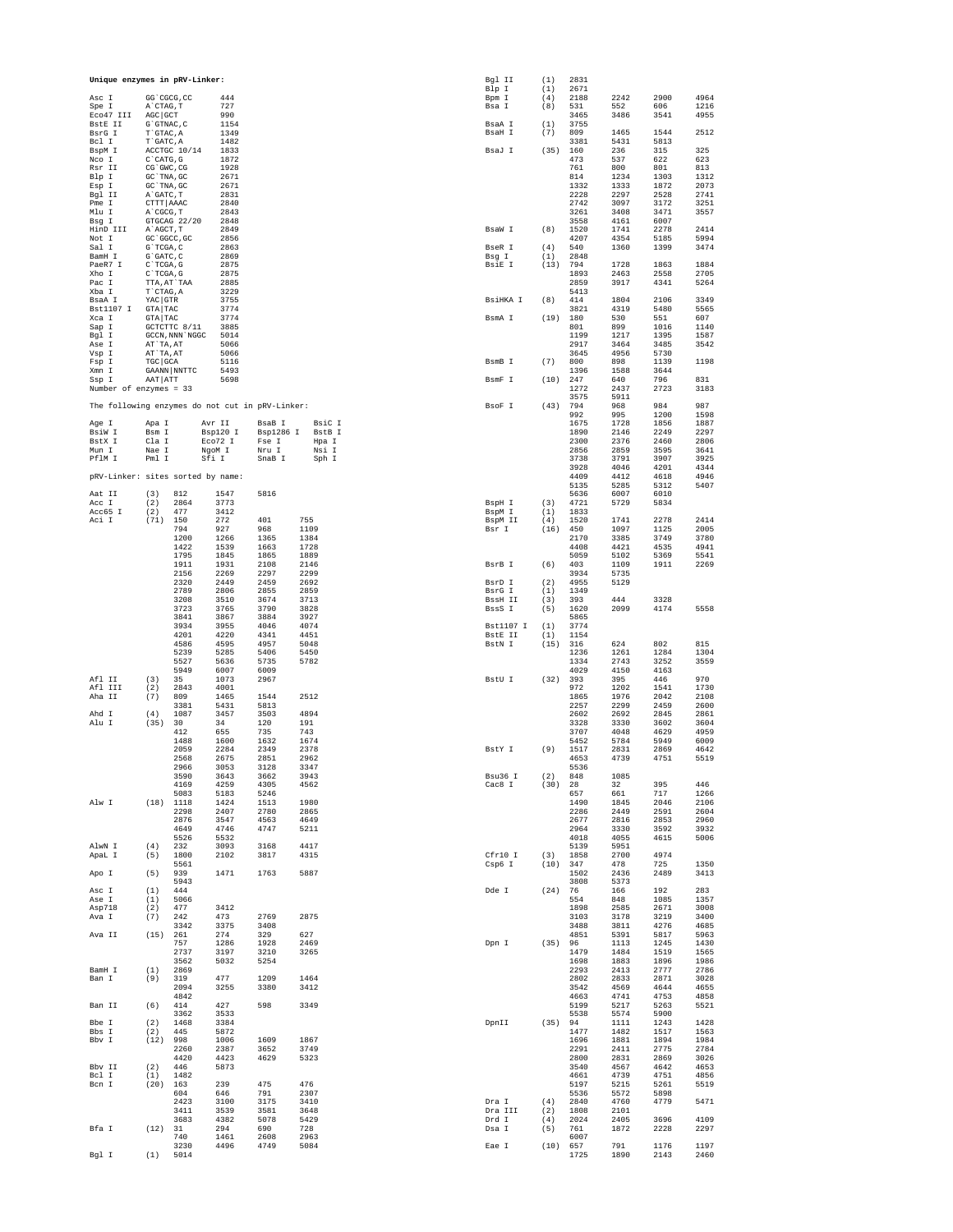| Eag I                | (5)            | 2856<br>791         | 5282<br>1725       | 1890         | 2460         | Mme I               | (7)              | 896<br>3473               | 1173<br>4215       | 1610<br>4399        | 2144                 |
|----------------------|----------------|---------------------|--------------------|--------------|--------------|---------------------|------------------|---------------------------|--------------------|---------------------|----------------------|
| Ear I                | (4)            | 2856<br>1137        | 1378               | 3885         | 5689         | Mnl I               | (53)             | 291<br>560                | 444<br>641         | 508<br>843          | 536<br>939           |
| Eco47 III<br>Eco57 I | (1)<br>(2)     | 990<br>4548         | 5562               |              |              |                     |                  | 1235<br>1380              | 1338<br>1386       | 1371<br>1416        | 1377<br>1419         |
| ECON I<br>Eco0109 I  | (2)<br>(5)     | 851<br>329          | 1459<br>1286       | 2718         | 3265         |                     |                  | 1434<br>1637              | 1441<br>1861       | 1457<br>2068        | 1600<br>2107         |
| ECOR I               | (3)            | 5870<br>1471        | 1763               | 5887         |              |                     |                  | 2167<br>2523              | 2194<br>2593       | 2217<br>2689        | 2265<br>2883         |
| ECOR II              | (15)           | 314<br>1234         | 622<br>1259        | 800<br>1282  | 813<br>1302  |                     |                  | 3227<br>3470              | 3379<br>3494       | 3398<br>3576        | 3443<br>3607         |
|                      |                | 1332                | 2741               | 3250         | 3557         |                     |                  | 3637                      | 3899               | 4109                | 4182                 |
| ECOR V               | (4)            | 4027<br>138         | 4148<br>214        | 4161<br>3075 | 3150         |                     |                  | 4433<br>5266              | 4833<br>5861       | 4914<br>5924        | 5060<br>5940         |
| Ehe I<br>Esp I       | (2)<br>(1)     | 1466<br>2671        | 3382               |              |              | Msc I               | (2)              | 5969<br>659               | 1178               |                     |                      |
| Fnu4H I              | (43)           | 794<br>992          | 968<br>995         | 984<br>1200  | 987<br>1598  | Mse I               | (19)             | 36<br>1240                | 1074<br>2839       | 1186<br>2881        | 1216<br>2885         |
|                      |                | 1675<br>1890        | 1728<br>2146       | 1856<br>2249 | 1887<br>2297 |                     |                  | 2968<br>4764              | 3782<br>4778       | 4707<br>4831        | 4759<br>5066         |
|                      |                | 2300<br>2856        | 2376<br>2859       | 2460<br>3595 | 2806<br>3641 | Msl I               | (2)              | 5105<br>5146              | 5470<br>5305       | 5842                |                      |
|                      |                | 3738<br>3928        | 3791<br>4046       | 3907<br>4201 | 3925<br>4344 | Msp I               | (33)             | 162<br>644                | 238<br>790         | 474<br>1468         | 602<br>1521          |
|                      |                | 4409<br>5135        | 4412<br>5285       | 4618<br>5312 | 4946<br>5407 |                     |                  | 1742<br>2305              | 1859<br>2415       | 2092<br>2421        | 2279<br>2701         |
|                      |                | 5636                | 6007               | 6010         |              |                     |                  | 3099                      | 3174               | 3409                | 3537                 |
| Fok I                | (10)           | 499<br>2262         | 1207<br>3433       | 1367<br>3689 | 1889<br>4860 |                     |                  | 3579<br>4355              | 3647<br>4381       | 3681<br>4571        | 4208<br>4975         |
| Fsp I                | (1)            | 5041<br>5116        | 5328               |              |              |                     |                  | 5009<br>5995              | 5076               | 5186                | 5428                 |
| Gdi II               | (13)           | 790<br>1726         | 792<br>1889        | 1196<br>1891 | 1724<br>2142 | MspAl I             |                  | (13) 120<br>2299          | 191<br>3053        | 1847<br>3128        | 2156<br>3510         |
|                      |                | 2459<br>5281        | 2461               | 2855         | 2857         |                     |                  | 3713<br>6009              | 4343               | 4588                | 5529                 |
| Gsu I<br>Hae I       | (4)<br>(6)     | 2187<br>659         | 2241<br>1178       | 2901<br>1871 | 4965<br>4016 | Nar I<br>Nci I      | (2)<br>(20)      | 1465<br>162               | 3381<br>238        | 474                 | 475                  |
| Hae II               | (5)            | 4027<br>992         | 4479<br>1468       | 3384         | 3879         |                     |                  | 603<br>2422               | 645<br>3099        | 790<br>3174         | 2306<br>3409         |
|                      |                | 4249                |                    |              |              |                     |                  | 3410                      | 3538               | 3580                | 3647                 |
| Hae III              | (36)           | 172<br>793          | 203<br>829         | 248<br>841   | 659<br>1054  | Nco I               | (1)              | 3682<br>1872              | 4381               | 5077                | 5428                 |
|                      |                | 1178<br>1871        | 1199<br>1892       | 1264<br>1920 | 1727<br>2072 | Nde I<br>Nhe I      | (2)<br>(2)       | 1970<br>30                | 3824<br>2962       |                     |                      |
|                      |                | 2145<br>2700        | 2227<br>2719       | 2462<br>2858 | 2633<br>3064 | Nla III             | (17)             | 62<br>1994                | 1272<br>2760       | 1876<br>2994        | 1959<br>3640         |
|                      |                | 3109<br>4027        | 3139<br>4045       | 3184<br>4479 | 4016<br>4937 |                     |                  | 3745<br>5226              | 4005<br>5304       | 4725<br>5340        | 5216<br>5733         |
| Hga I                | (13)           | 5017<br>457         | 5284<br>709        | 5871<br>962  | 6012<br>1571 | Nla IV              | (31)             | 5838<br>154               | 247                | 263                 | 321                  |
|                      |                | 2023<br>2851        | 2262<br>3697       | 2407<br>4111 | 2519<br>4689 |                     |                  | 479<br>960                | 628<br>1211        | 759<br>1288         | 828<br>1466          |
|                      |                | 5421                |                    |              |              |                     |                  | 2096                      | 2119               | 2303                | 2419                 |
| HgiA I               | (8)            | 414<br>3821         | 1804<br>4319       | 2106<br>5480 | 3349<br>5565 |                     |                  | 2739<br>3382              | 2871<br>3414       | 3199<br>3563        | 3257<br>4033         |
| HgiE II<br>Hha I     | (2)<br>(33)    | 3819<br>395         | 4580<br>397        | 446          | 448          |                     |                  | 4072<br>5190              | 4844<br>5780       | 4938<br>5999        | 4979                 |
|                      |                | 715<br>1679         | 972<br>1732        | 991<br>1976  | 1467<br>2044 | Not I<br>Nsp7524 I  | (1)<br>(2)       | 2856<br>3636              | 4001               |                     |                      |
|                      |                | 2259<br>3330        | 2386<br>3332       | 2459<br>3383 | 2602<br>3604 | NspB II             | (13)             | 120<br>2299               | 191<br>3053        | 1847<br>3128        | 2156<br>3510         |
|                      |                | 3707<br>4181        | 3737<br>4248       | 3878<br>4348 | 3911<br>4522 |                     |                  | 3713<br>6009              | 4343               | 4588                | 5529                 |
|                      |                | 4631<br>5786        | 5024               | 5117         | 5454         | NspH I<br>Pac I     | (2)<br>(1)       | 3640<br>2885              | 4005               |                     |                      |
| HinC II              | (3)            | 2356                | 2865               | 5435         |              | PaeR7 I             | (1)              | 2875                      |                    |                     |                      |
| Hind II<br>HinD III  | (3)<br>(1)     | 2356<br>2849        | 2865               | 5435         |              | Pal I               | (36)             | 172<br>793                | 203<br>829         | 248<br>841          | 659<br>1054          |
| Hinf I               | (14)           | 299<br>1616         | 518<br>1738        | 858<br>1938  | 869<br>2189  |                     |                  | 1178<br>1871              | 1199<br>1892       | 1264<br>1920        | 1727<br>2072         |
|                      |                | 2712<br>4372        | 3402<br>4889       | 3901         | 3976         |                     |                  | 2145<br>2700              | 2227<br>2719       | 2462<br>2858        | 2633<br>3064         |
| HinI I               | (7)            | 809<br>3381         | 1465<br>5431       | 1544<br>5813 | 2512         |                     |                  | 3109<br>4027              | 3139<br>4045       | 3184<br>4479        | 4016<br>4937         |
| HinP I               | (33)           | 393<br>713          | 395<br>970         | 444<br>989   | 446<br>1465  | Ple I               | (3)              | 5017<br>866               | 5284<br>3410       | 5871<br>4380        | 6012                 |
|                      |                | 1677<br>2257        | 1730<br>2384       | 1974<br>2457 | 2042<br>2600 | Pme I<br>PpuM I     | (1)<br>(3)       | 2840<br>329               | 1286               | 3265                |                      |
|                      |                | 3328<br>3705        | 333U<br>3735       | 3381<br>3876 | 3602<br>3909 | Psp1406 I<br>PspA I | (2)<br>(2)       | 5120<br>473               | 5493<br>3408       |                     |                      |
|                      |                | 4179<br>4629        | 4246<br>5022       | 4346<br>5115 | 4520<br>5452 | Pst I               | (5)              | 988<br>5139               | 996                | 1172                | 1857                 |
| Hpa II               |                | 5784                |                    | 474          | 602          | Pvu I               | (2)              | 1884                      | 5264               |                     |                      |
|                      | $(33)$ 162     | 644<br>1742         | 238<br>790<br>1859 | 1468<br>2092 | 1521<br>2279 | Pvu II<br>Rsa I     | (4)              | 120<br>$(10)$ 348<br>1503 | 191<br>479<br>2437 | 3053<br>726<br>2490 | 3128<br>1351<br>3414 |
|                      |                | 2305                | 2415               | 2421         | 2701         |                     |                  | 3809                      | 5374               |                     |                      |
|                      |                | 3099<br>3579        | 3174<br>3647       | 3409<br>3681 | 3537<br>4208 | Rsr II<br>Sac I     | (1)<br>(2)       | 1928<br>414               | 3349               |                     |                      |
|                      |                | 4355<br>5009        | 4381<br>5076       | 4571<br>5186 | 4975<br>5428 | Sac II<br>Sal I     | (2)<br>(1)       | 2300<br>2863              | 6010               |                     |                      |
| Hph I                |                | 5995<br>$(13)$ 1224 | 1250               | 1529         | 2784         | Sap I<br>Sau3A I    | (1)<br>$(35)$ 94 | 3885                      | 1111               | 1243                | 1428                 |
|                      |                | 3622<br>5379        | 3631<br>5587       | 4738<br>5620 | 4965<br>5894 |                     |                  | 1477<br>1696              | 1482<br>1881       | 1517<br>1894        | 1563<br>1984         |
| Kas I                | (2)            | 5985<br>1464        | 3380               |              |              |                     |                  | 2291<br>2800              | 2411<br>2831       | 2775<br>2869        | 2784<br>3026         |
| Kpn I<br>Mae I       | (2)<br>(12) 31 | 481                 | 3416<br>294        | 690          | 728          |                     |                  | 3540<br>4661              | 4567<br>4739       | 4642<br>4751        | 4653<br>4856         |
|                      |                | 740                 | 1461               | 2608         | 2963         |                     |                  | 5197                      | 5215               | 5261                | 5519                 |
| Mae II               |                | 3230<br>(10) 809    | 4496<br>1148       | 4749<br>1189 | 5084<br>1544 | Sau96 I             |                  | 5536<br>$(34)$ 170<br>274 | 5572<br>201        | 5898<br>246         | 261                  |
|                      |                | 1814<br>5493        | 3754<br>5813       | 4704         | 5120         |                     |                  | 827                       | 329<br>840         | 627<br>1052         | 757<br>1263          |
| Mae III              | (17) 39        | 1298                | 1061<br>1810       | 1089<br>2971 | 1154<br>3655 |                     |                  | 1286<br>2469              | 1919<br>2698       | 1928<br>2718        | 2070<br>2737         |
|                      |                | 3750<br>4819        | 4357<br>5150       | 4420<br>5208 | 4536<br>5361 |                     |                  | 3062<br>3197              | 3107<br>3210       | 3137<br>3265        | 3182<br>3562         |
| Mbo I                | $(35)$ 94      | 5549                | 1111               | 1243         | 1428         |                     |                  | 4936<br>5870              | 5015<br>6011       | 5032                | 5254                 |
|                      |                | 1477<br>1696        | 1482<br>1881       | 1517<br>1894 | 1563<br>1984 | Sca I<br>ScrF I     | (2)              | 2490<br>(35) 162          | 5374<br>238        | 316                 | 474                  |
|                      |                | 2291<br>2800        | 2411<br>2831       | 2775<br>2869 | 2784<br>3026 |                     |                  | 475<br>790                | 603<br>802         | 624<br>815          | 645<br>1236          |
|                      |                | 3540                | 4567               | 4642         | 4653         |                     |                  | 1261                      | 1284               | 1304                | 1334                 |
|                      |                | 4661<br>5197        | 4739<br>5215       | 4751<br>5261 | 4856<br>5519 |                     |                  | 2306<br>3174              | 2422<br>3252       | 2743<br>3409        | 3099<br>3410         |
| Mbo II               |                | 5536<br>(13) 446    | 5572<br>1153       | 5898<br>1366 | 1624         |                     |                  | 3538<br>3682              | 3559<br>4029       | 3580<br>4150        | 3647<br>4163         |
|                      |                | 2207<br>4735        | 2210<br>5490       | 3873<br>5568 | 4662<br>5677 | Sec I               |                  | 4381<br>(35) 160          | 5077<br>236        | 5428<br>315         | 325                  |
| Mlu I                | (1)            | 5873<br>2843        |                    |              |              |                     |                  | 473<br>761                | 537<br>800         | 622<br>801          | 623<br>813           |
|                      |                |                     |                    |              |              |                     |                  |                           |                    |                     |                      |